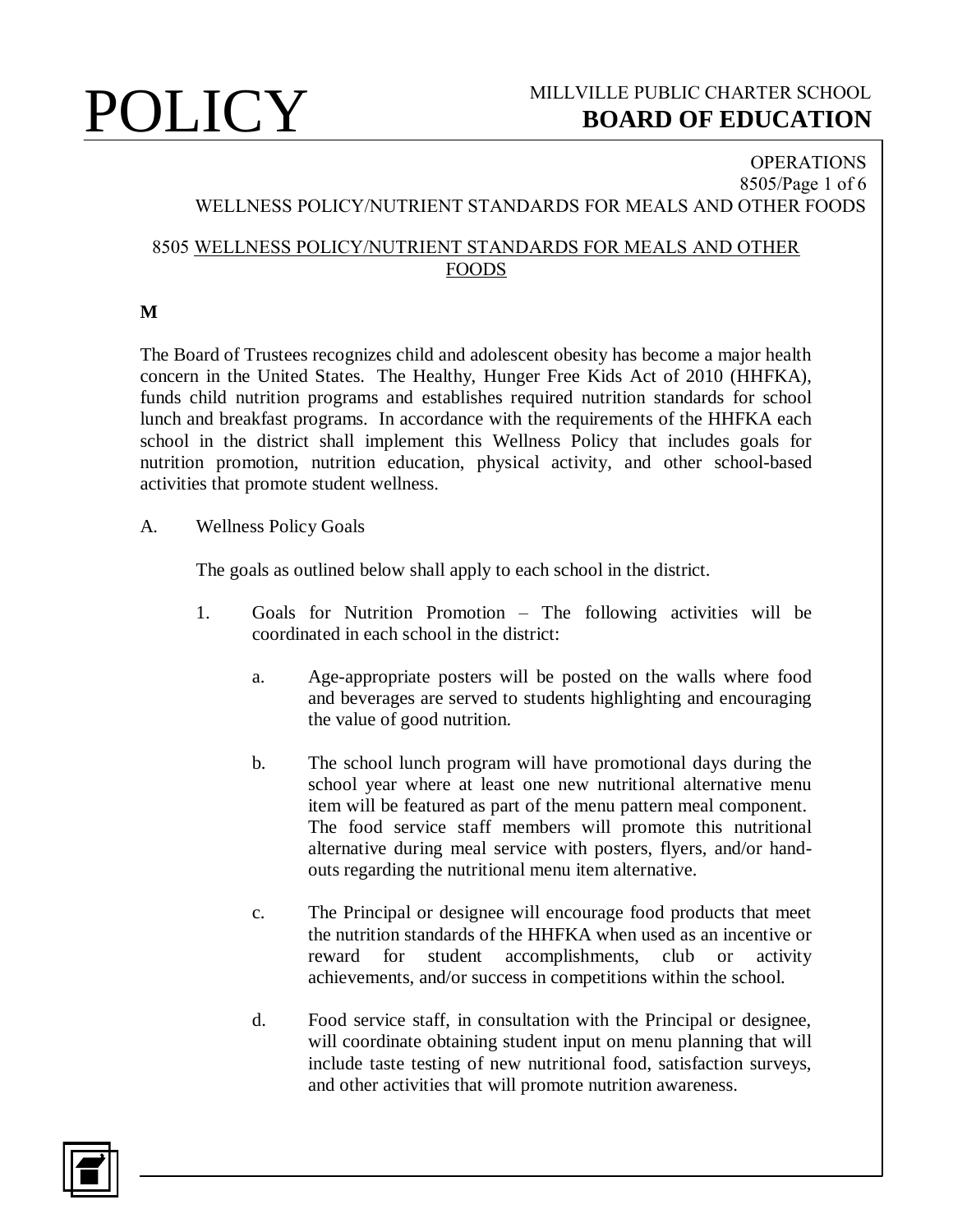## **OPERATIONS** 8505/Page 2 of 6 WELLNESS POLICY/NUTRIENT STANDARDS FOR MEALS AND OTHER FOODS

- e. Food service staff will place the healthier food items in the service line where students are more likely to choose them.
- f. Parents will be provided the nutritional standards of the HHFKA and encourage parents to pack lunches and snacks that meet the HHFKA nutritional standards.
- 2. Goals for Nutrition Education The following activities will be coordinated in each school in the district:
	- a. The Principal will ensure each student receives at least one presentation per school year that promotes good nutrition and nutrition education. These presentations may be provided through classroom visits from school staff members trained in nutrition, school-wide or group assembly programs, during health/physical education classes during the school year, or any other presentation manner. This requirement may be provided as part of nutrition education provided to students as part of the district's curriculum.
	- b. The Principal or designee will post the nutritional guidelines of the HHFKA in the area of the school building where food and beverages are served.
	- c. The school lunch menu will include nutritional information, activities, recipes, and/or any other information that encourages the selection of healthy food items.
- 3. Goals for Physical Activity
	- a. The following activities will be coordinated in each elementary school in the district:
		- (1) All students shall receive health/physical education under the supervision of a properly certified teaching staff member as required by the New Jersey Department of Education.
		- (2) The Principal or designee will ensure there is ageappropriate equipment and supplies available during recess time for students to participate in physical activities.

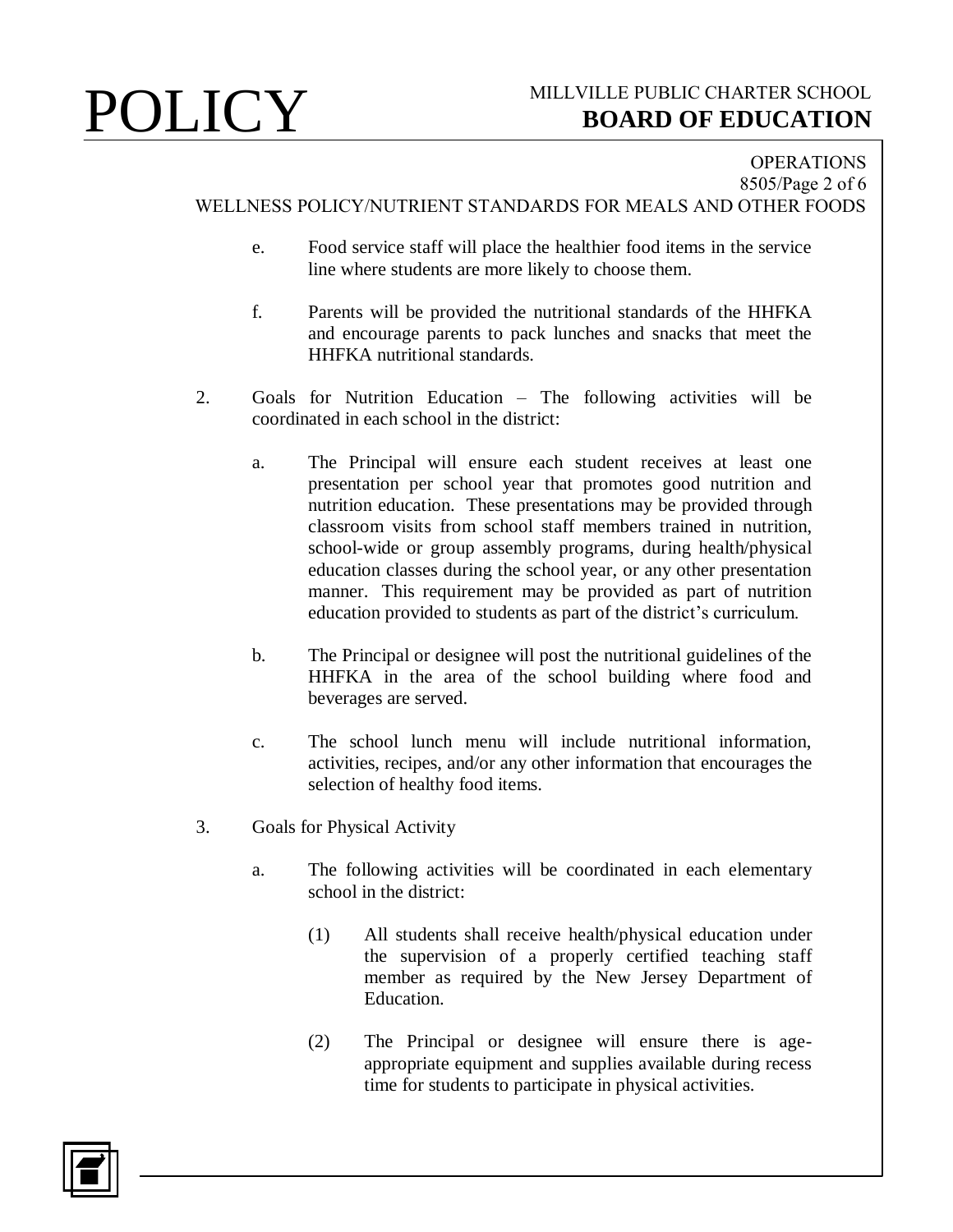## **OPERATIONS** 8505/Page 3 of 6 WELLNESS POLICY/NUTRIENT STANDARDS FOR MEALS AND OTHER FOODS

- (3) Students will be encouraged by school staff members supervising student recess time to participate in some type of physical activity, which may include, but not be limited to: walking; playing games that require physical activity, such as kick ball, volleyball, baseball, basketball, etc.; rope jumping; and/or using playground equipment.
- (4) The Principal will encourage classroom teachers to incorporate brief, physical activity breaks into the school day to establish an environment that promotes regular physical activity throughout the school day.
- (5) The Principal or designee will coordinate special events that highlight physical activity, which may include field days, walk-a-thons, and activity tournaments or competitions. The Principal or designee may involve parents, community members, and students in the planning of these events.
- b. The following activities will be coordinated in each middle school in the district:
	- (1) All students shall receive health/physical education under the supervision of a properly certified teaching staff member as required by the New Jersey Department of Education.
	- (2) The Board of Trustees may offer middle school students opportunities to participate in after-school intramural and/or interscholastic team activities coordinated and under the supervision of school staff members.
	- (3) The Board of Trustees will support after-school activities and clubs where physical activity for students is included as a key component to the activity's or club's purpose. These clubs may include, but not be limited to, gardening clubs, walking clubs, and exercise classes.
- c. The following activities will be coordinated in each high school in the district:

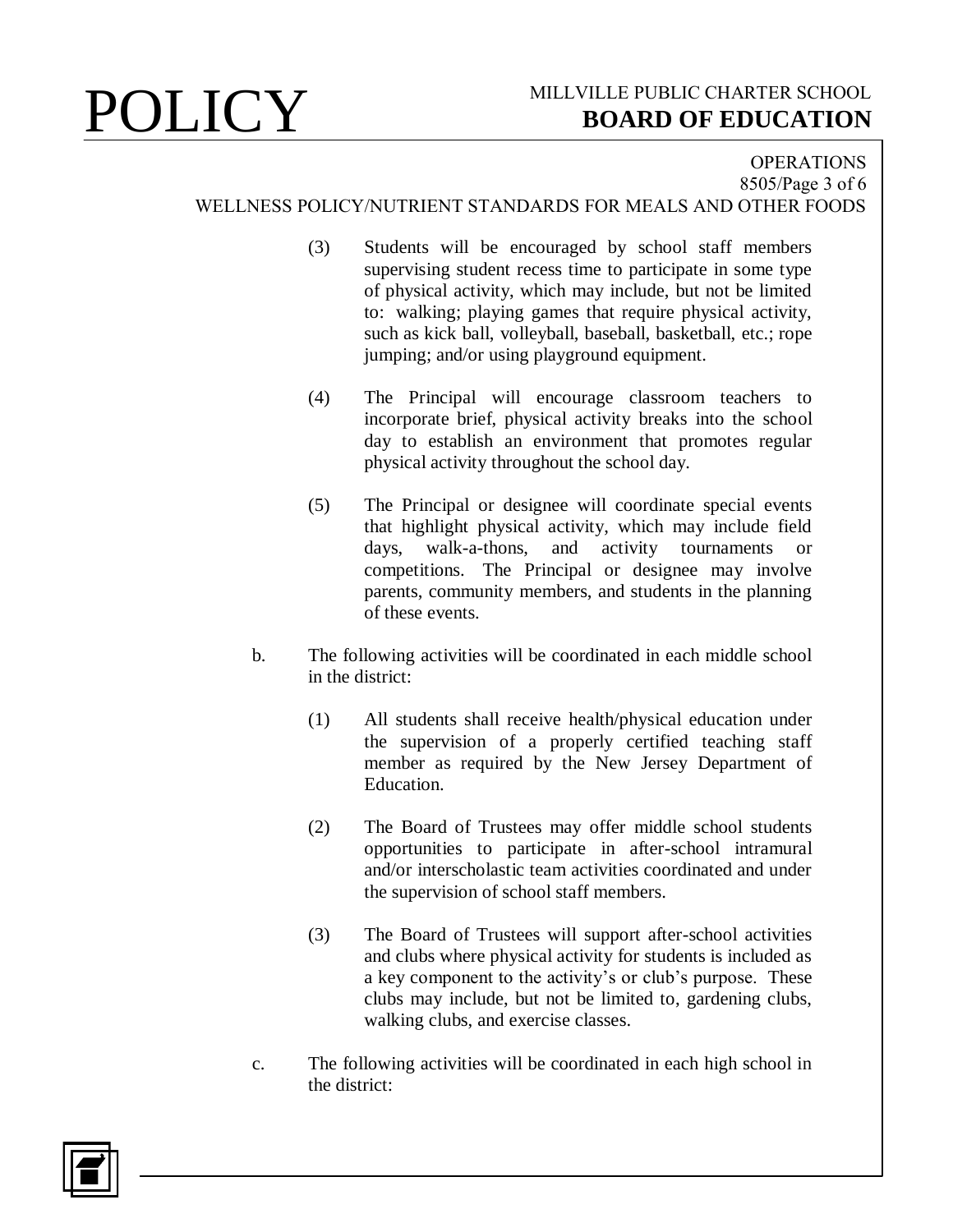## **OPERATIONS** 8505/Page 4 of 6 WELLNESS POLICY/NUTRIENT STANDARDS FOR MEALS AND OTHER FOODS

- (1) All students shall receive health/physical education under the supervision of a properly certified teaching staff member as required by the New Jersey Department of Education.
- (2) The Board of Trustees will offer high school students opportunities to participate in after-school intramural and/or interscholastic team activities coordinated and under the supervision of school staff members.
- (3) The Board of Trustees will support after-school activities and clubs where physical activity for students is included as a key component to the activity's or club's purpose. These clubs may include, but not be limited to, gardening clubs, walking clubs, and exercise classes.
- 4. Goals for Other School-Based Activities The following activities will be coordinated in each school in the district:
	- a. Each school in the district will establish a Wellness Committee comprised of the Principal or designee, at least one health/physical education teacher, a school nurse, at least two parents, at least two students, and at least one food service staff member.
	- b. The Principal or designee will coordinate information being disseminated to students and parents promoting the school lunch program, nutrition, and nutrition education.
	- c. The school district will celebrate a School Wellness Week, as determined by the Executive Director, where schools will have special activities throughout the week to promote nutrition and physical activity. These special activities will be planned and coordinated by each school's Wellness Committee.
	- d. The Principal will encourage fund-raising activities that promote physical activity such as walk-a-thons, teacher-student activity competitions, family activity nights, and school dances.
- 5. Annual School Progress Report

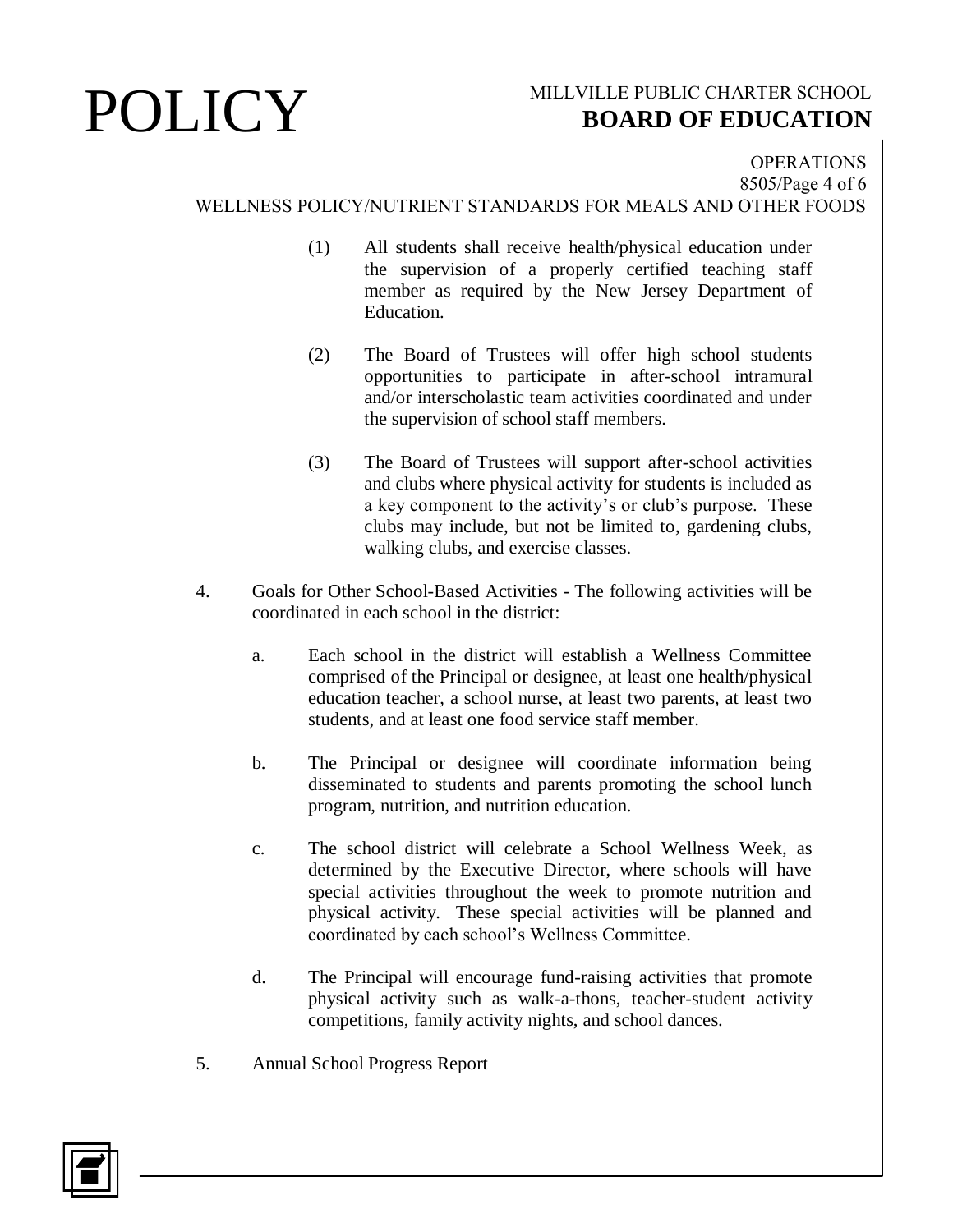### **OPERATIONS** 8505/Page 5 of 6 WELLNESS POLICY/NUTRIENT STANDARDS FOR MEALS AND OTHER FOODS

- a. The goals for nutrition promotion, nutrition education, physical activity, and other school-based activities that promote student wellness shall be evaluated annually by the Principal or designee of each school and the school's Wellness Committee in an Annual School Progress Report provided to the Executive Director before June 30.
- b. The Annual School Progress Report shall present the extent to which each school is in compliance with this Policy, the progress made in attaining the goals of this Policy, any recommended changes to this Policy, and an action plan for the following school year to achieve the school's annual goals and objectives.
- 6. Annual District Summary Progress Report
	- a. Upon receiving the Annual School Progress Report from each school, the Executive Director or designee will compile an Annual District Summary Progress Report to be presented to the Board of Trustees at a public meeting before the beginning of the school year. The public will be provided an opportunity to review and comment on the Annual District Summary Progress Report at the Board meeting.
	- b. Revisions to this Policy will be recommended by the Executive Director or designee to be approved by the Board of Trustees before September 30 of each school year.
- 7. Additional Wellness Policy Goals
	- a. Nothing in this Policy shall prevent an individual school in the district from developing and implementing additional activities, approved by the or designee, to those required in this Policy.
- B. Nutrition Guidelines for All Foods and Beverages
	- 1. The Board of Trustees requires each school in the district to comply with the Federal school meal nutrition standards and the smart snacks in accordance with the requirements HHFKA. The nutritional standards shall apply to all foods and beverages sold in each school in the district as part of the menu pattern meal, a la carte, in school stores, snack bars, or vending machines. The food requirements for any food sold in schools